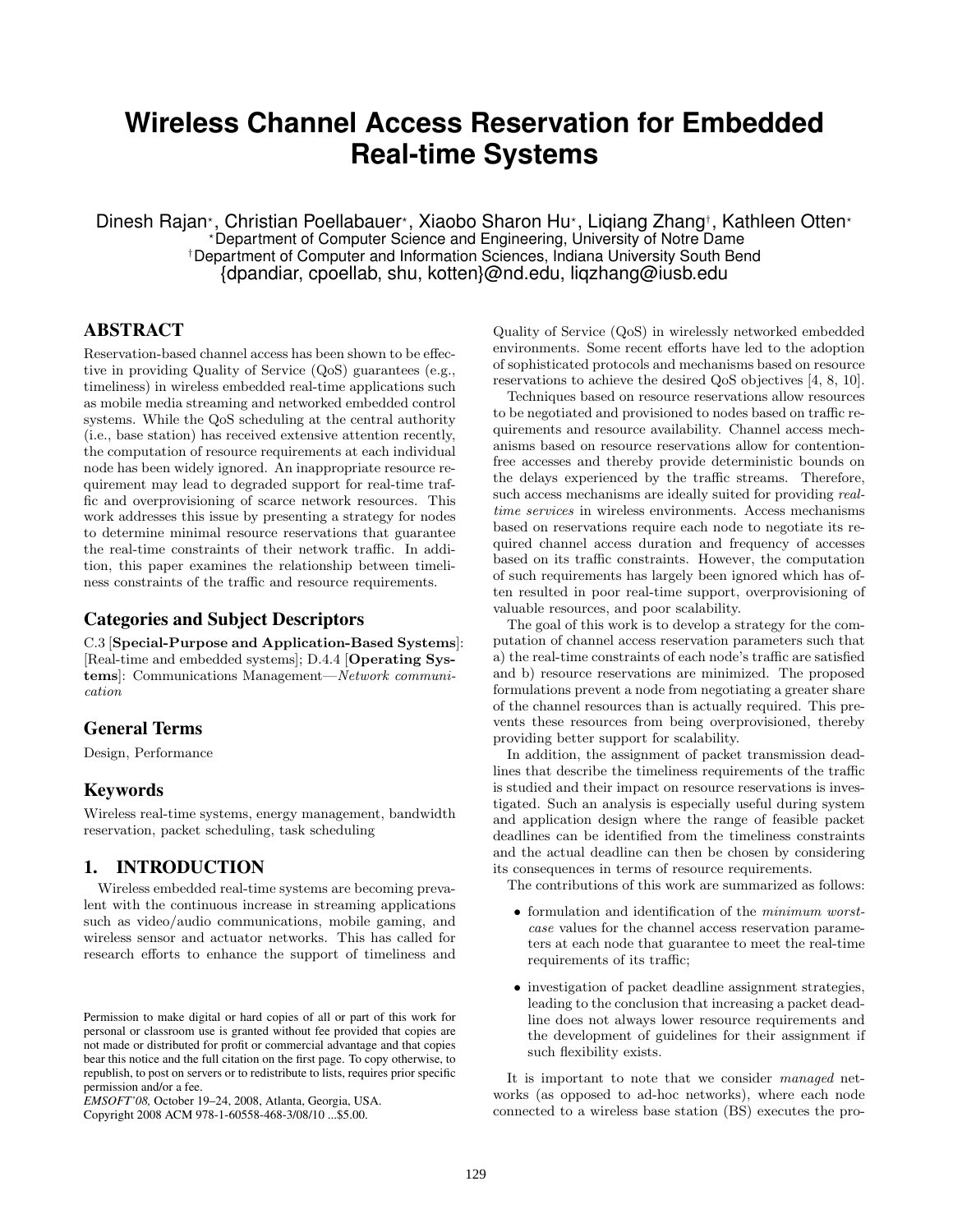

Figure 1: Description of channel access reservation parameters.

posed computation of required channel access parameters. Such an approach not only achieves more efficient utilization of channel resources but also reduces the overheads of the BS. Moreover, our work can also complement existing mechanisms at the BS [13]. To the best of our knowledge, this is the first such work to address the computation of reservation parameters at individual nodes (as opposed to the BS) in wireless real-time environments.

#### 2. PRELIMINARIES

This section describes the channel access reservation mechanism, the periodic traffic model under consideration, the problems to be solved, and related work.

#### 2.1 Reservation-based channel access

We briefly discuss reservation-based channel access since it forms the basis for the problem we intend to solve. Such a mechanism uses resource reservations to ensure contentionfree accesses. This is achieved through a central authority at the BS that provisions and regulates the channel accesses by the individual nodes. Here, the BS takes control of the channel and starts polling each of the nodes in a pre-determined order (e.g., round-robin). On reception of a polling frame, a node gains access to the channel. The IEEE 802.11e standard [10] is an example which adopts the reservation-based channel access approach to enhance the QoS support for real-time applications in wireless environments.

Borrowing the terminology from the IEEE 802.11e standard [10], in a reservation-based channel access mechanism, each node is provided a Service Period (SP), during which the node has exclusive access to the wireless medium. Polling frames issued by the BS specify the start time and maximum duration of the SP allotted to a node. At the end of an SP for one node, the BS begins polling the next node in its schedule. The period of recurrence of the SPs is referred to as the Service Interval (SI). The SP and SI parameters at each node must be negotiated with the BS based on the requirements of the node's expected real-time traffic. A scheduler at the BS is then responsible for deriving a schedule and provisioning the negotiated SP and SI to the respective nodes (shown in Figure 1). It is important to note that our work does not make any assumptions on the scheduling mechanism at the BS.

#### 2.2 Traffic model

We consider a set of wireless nodes,  $\{N_1, \cdots, N_r, \cdots, N_m\},\$ each executing real-time applications and connected to each other via a BS. Each node executes a set of periodic tasks  $\tau = {\tau_1, \dots, \tau_i, \dots, \tau_n}$  that generate real-time traffic. Each task  $\tau_i$  has a period,  $p_i$ , and relative deadline,  $d_i$ , with  $d_i \leq p_i$ . These tasks are invoked periodically and the  $k^{th}$ invocation of task  $\tau_i$  is referred to as job  $J_i^k$ . Examples of applications with such a periodic traffic model include streaming media application, sensor and actuator networks, embedded control systems, and other applications that periodically share sensor and control information.

Each  $J_i^k$  is assumed to generate a packet  $P_i^k$  that is part of a real-time stream generated by  $\tau_i$ . A packet  $P_i^k$  is assumed to have a worst-case transmission time  $T_i$ . Note that  $T_i$  can be derived from the worst-case packet size, the channel conditions, and the supported transmission rates. For example, the latencies incurred during re-transmissions, which are required to successfully transmit data under the given error rates, can be included in  $T_i$  to account for error-prone channels. These latencies can be computed using the maximum number of re-transmission attempts [11]. In this work, we do not assume packets to be fragmented after their generation or packet transmissions to be preempted.

Each  $P_i^k$  is associated with a release time  $R_i^k$  and packet deadline  $D_i^k$ .  $R_i^k$  is the time when  $P_i^k$  is generated, placed into a packet queue, and ready for transmission.  $D_i^k$  denotes the time by which  $P_i^k$  must be transmitted from the corresponding node and it must satisfy the relationship  $D_i^k$   $\geq$  $(R_i^k + T_i)$ . Note that  $R_i^k$  and  $D_i^k$  are defined relative to the release time of the corresponding job. It is assumed that  $J_i^k$  can complete execution any time within its period and thus  $R_i^k$  can be anywhere in the duration between the start and end of the  $k^{th}$  period of task  $\tau_i$ , i.e., in the interval  $(k-1^*p_i, k^*p_i)$ . The packet deadline  $D_i^k$  is always assumed to be greater than or equal to the corresponding job deadline. Note that our work makes no assumptions on the task scheduling model. The tasks (and packets) can be released and executed based on any desired scheduling algorithm.

Finally, we make the simplifying assumption that  $SI_r$ is always chosen to be less than the periods of all trafficgenerating tasks at node  $N_r$ . Such an assumption is reasonable as otherwise the probability that  $SP<sub>r</sub>$  must be overprovisioned to meet packet deadlines becomes much larger.

## 2.3 Problem statement

From our earlier discussions, it is known that each node  $N_r$ is responsible for negotiating its required  $SP<sub>r</sub>$  and  $SI<sub>r</sub>$  values with the BS. The problem of concern is to compute  $SP<sub>r</sub>$ and  $SI_r$  at node  $N_r$  such that the real-time requirements of the traffic generated by  $N_r$  are satisfied and the resource allocations are minimized. In this work, the term bandwidth  $(BW_r)$  is used to describe the requirements on the  $SP_r$  and  $SI_r$  parameters of node  $N_r$ . Formally this is given as

$$
BW = \sum_{r=1}^{n} BW_r = \sum_{r=1}^{n} \frac{SP_r}{SI_r}
$$
 (1)

That is, the overall provisioned bandwidth (BW) is computed as the total of the bandwidth reservations  $(BW_r)$  required by each node  $N_r$ , where each reservation is expressed by a  $(SP_r, SI_r)$  pair. Thus in order to minimize BW, each node has to carefully determine and negotiate its  $(SP_r, SI_r)$ in accordance with its traffic requirements. This challenge is formally defined in Problem 1.

Problem 1. Given a set of packet-generating tasks at node  $N_r$ , determine an optimal  $(SP_r, SI_r)$  that satisfies the real-time constraints of  $N'_r s$  traffic while minimizing  $BW_r$ .

Additionally, we study the formulation of guidelines for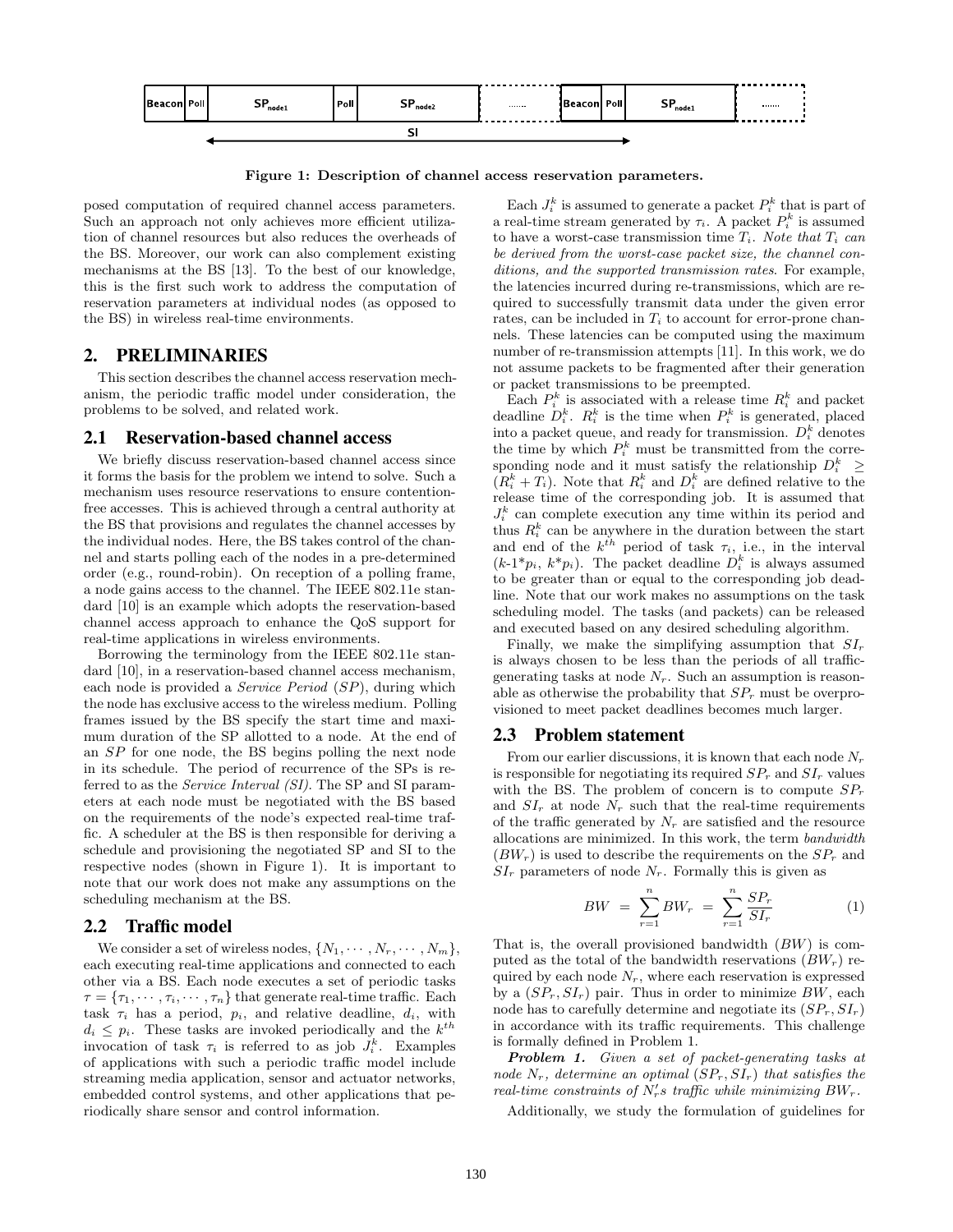the assignment of packet deadlines. The task of identifying packet deadlines has often proved challenging due to the lack of any directives illustrating the benefits and consequences of choosing a deadline. Typically they are assigned based on the timeliness constraints of end-to-end communications. This work investigates the trade-offs in the selection of packet deadlines with respect to resource requirements and proposes guidelines for their assignment.

Problem 2. Given a range of feasible deadlines for a packet  $P_i^k$ , identify a deadline  $D_i^k$  that minimizes  $BW_r$ .

## 2.4 Related work

Scheduling and schedulability analysis have been extensively studied in previous work, particularly for processing resources [7]. In networking environments, reservation-based mechanisms are becoming highly prominent in supporting delay and QoS-sensitive traffic. In this section, we discuss existing protocol standards and research efforts related to resource and channel access reservations.

#### *2.4.1 IEEE 802.11e standard and HCCA mechanism*

A well-known and recent wireless standard that offers channel access reservations is the IEEE 802.11e protocol [10]. The network model in our work utilizes the terminology and concepts of this protocol standard. For example, the definition of SP and SI is based on the channel access reservation parameters specified in this standard.

The IEEE 802.11e standard proposes a Hybrid Coordination Function (HCF) that provides both contention and contention-free channel accesses through two modes: the Enhanced Distributed Channel Access (EDCA) and the HCF Controlled Channel Access (HCCA) [12, 10]. The HCCA mode specifies a central control authority for the Hybrid Coordinator (HC), which typically exists at the BS, to regulate channel accesses by the different nodes and achieve contention-free accesses.

The HCCA mode utilizes the concept of traffic streams (TS) to differentiate between flows with different QoS requirements. Each TS of a node is provided with an individual transmission opportunity (TXOP). The frequency and length of the TXOPs are negotiated based on the QoS requirements of the individual streams. Also, the TXOPs provided for the streams at a node can be grouped together to form a continuous interval which corresponds to SP in our work. Similarly, the period of recurrence of these continuous intervals, which are also available for negotiation in IEEE 802.11e environments, corresponds to  $SI$ . It is important to note here that our work is also applicable to other similar reservation-based access mechanisms. This is because our work formulates the computation of the channel access durations and the access frequency of each node; parameters that are required for any bandwidth reservation approach.

#### *2.4.2 Channel access and resource reservations*

There have been several recent research efforts in providing resource reservation schemes for wireless environments. The work in [4, 8] present reservation-based channel access protocols for mobile and ad-hoc networks respectively. These efforts assume either cooperation among the communicating nodes [8] or an underlying cellular-IP architecture [4]. The work in [1] addresses the challenging problem of designing a polling-based QoS scheduler to achieve fairness

among real-time flows and to maximize the overall system throughput simultaneously.

Several mechanisms have been proposed for TXOP allocation in the HCCA mode of IEEE 802.11e. Adaptive and effective QoS scheduling at the HC were employed in [5, 9, 13]. Feedback on the packet queue length [3] and its estimation based on traffic characteristics [2] were proposed to enhance the allocation mechanisms. In [6, 14], cross-layer optimizations across the MAC and application layers of the OSI stack were exploited to provide better QoS support for multimedia streams.

These related efforts focus on QoS scheduling at the network side (i.e., the base station). In comparison, our work proposes the computation of reservation parameters at the end systems or nodes and is thus independent of the mechanisms at the BS. This is a novel contribution since standards such as the IEEE 802.11e leave the implementation of the QoS scheduler at the BS to its manufacturers and users. Also, since the BS is a bottleneck resource in a wireless system, the computation of resource reservations at the end nodes can significantly lower overheads at the BS. Finally, an end-node based approach makes sense since each node knows the characteristics and parameters of its generated traffic and can therefore compute its resource requirements more efficiently than the BS (and it only needs to communicate its desired SP and SI values instead of detailed information describing its entire taskset).

## 3. A SINGLE REAL-TIME STREAM

This section discusses the formulation of  $(SP_r, SI_r)$  that minimizes the bandwidth requirements while satisfying the real-time requirements of the traffic generated by  $N_r$ . We first analyze the required  $(SP_r, SI_r)$  considering a single traffic-generating task. The conclusions from this analysis form the basis for determining these parameters in scenarios with multiple traffic-generating tasks. The analysis here leads to simple formulae for the worst-case  $SP<sub>r</sub>$  required to satisfy the packet deadlines with a given  $SI_r$ . Finally, the optimal  $SI_r$  that requires the minimal  $SP_r$  is derived.

Since  $SP_r$  must be chosen such that no deadline violations occur under any circumstances, we first determine the worstcase scenarios that require the maximum value for  $SP<sub>r</sub>$  in order to satisfy the given packet deadline. Consider task  $\tau_i$ . Given that  $SI_r \leq p_i$  (refer to end of Section 2.2), there is at most one packet to be transmitted in  $SI_r$ . We let this packet be  $P_i$  with release time  $R_i$  and deadline  $D_i$  (note that these simplified notations are used instead of  $P_i^k$ ,  $R_i^k$ and  $D_i^k$  for the remainder of our analysis). Thus the interval  $(R_i, D_i)$  represents the time duration in which the released packet  $P_i$  is available for transmission before its deadline. We define this interval  $(R_i, D_i)$  as the **active window** of a packet. Figure 2(a) shows the active window for packet  $P_i$ released at the end of job  $J_i$  execution. Without loss of generality, we assume that  $SP<sub>r</sub>$  always occurs at the beginning of  $SI_r$  (the assumption is valid since SI can be defined to be measured between the start of consecutive SPs and the SP always occurs at the same relative position in an SI). Intuitively, if  $SI_r$  starts right after  $P_i$  is released,  $SP_r$  can be simply set to  $T_i$ . However, if  $SI_r$  starts before  $P_i$  is released, some portion of  $SP_r$  would be wasted, i.e.,  $SP > T_i$ . We refer to the portion of  $SP_r$  that is greater than  $T_i$  as the over-provisioning amount. The following lemma helps to determine the bound on such over-provisioning amount.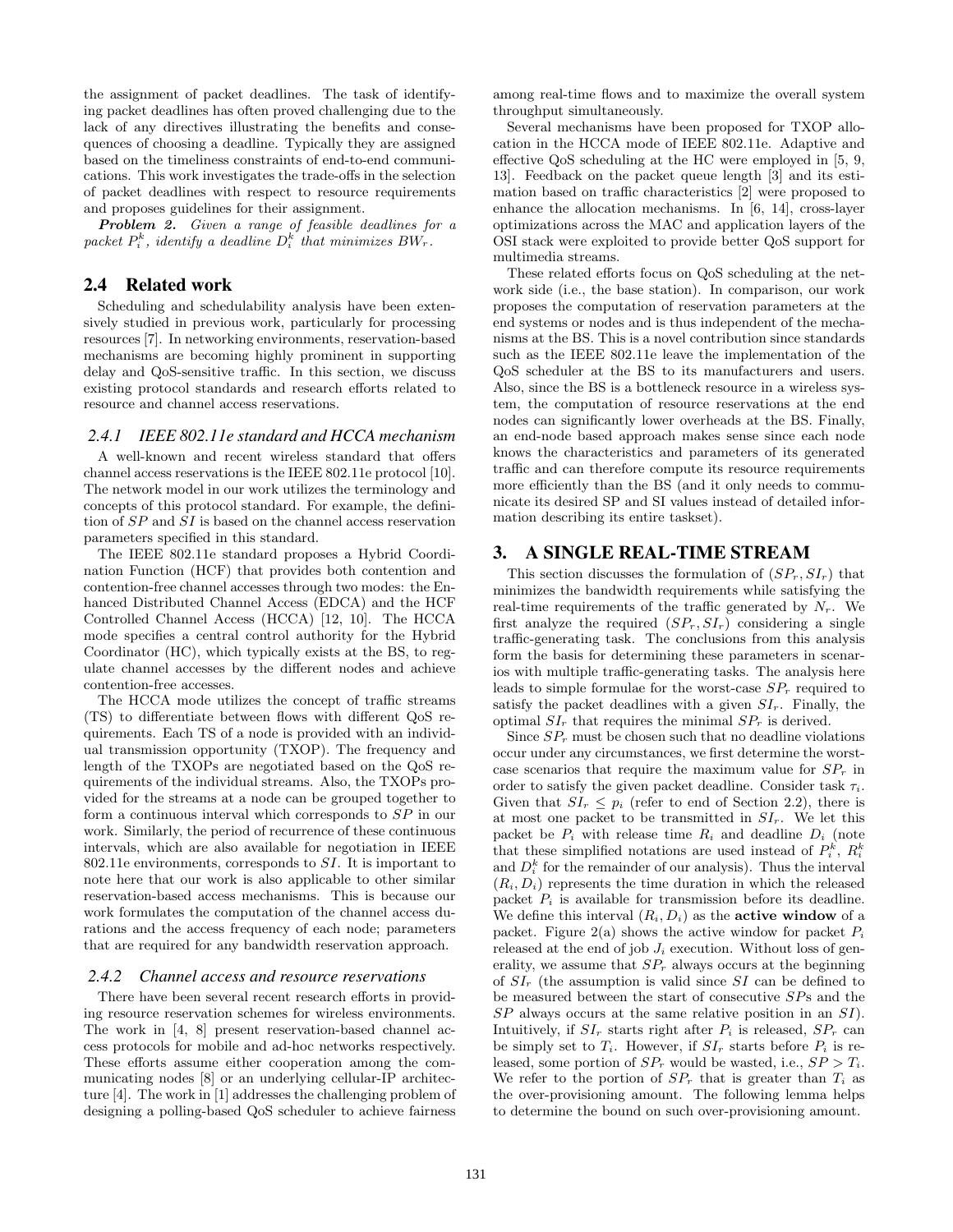

Figure 2: (a) Packet  $P_i$  generated by job  $J_i$  at  $R_i$ with deadline  $D_i$  and (b) Illustration of the overprovisioning amount b that is required in  $SP_r$ .

LEMMA 1. Given a task  $\tau_i$  and a service interval  $SI_r$ , the over-provisioning amount, denoted by b, (i.e., the amount required in addition to  $T_i$  to be provisioned for  $SP_r$  in order to transmit  $P_i$  by  $D_i$ ) is bounded by  $B$  where

$$
B = \begin{cases} SI_r - (D_i - R_i) + T_i & \text{if } SI_r > (D_i - R_i) - T_i \\ 0 & \text{otherwise} \end{cases}
$$

Proof: To prove the lemma, we observe the following facts: (i) at most one packet needs to be transmitted in  $SI<sub>r</sub>$  in order to satisfy the deadline since  $SI_r < p_i$ ; (ii) an overprovision for  $SP<sub>r</sub>$  is only needed if a packet is released after the start of  $SP<sub>r</sub>$  as otherwise the packet can be transmitted immediately upon release and no over-provision is required. We consider the two cases identified in the lemma separately. **Case 1.**  $SI_r > (D_i - R_i) - T_i$ : We prove this case by contradiction, i.e., assuming  $b > B$ . Assume packet  $P_i$  is released in  $SI_r$ . Let  $x_m$  and  $x_{m+1}$  denote the start and end time of  $SI_r$ , respectively. That is,  $x_m < R_i < x_{m+1}$ . Figure 2(b) illustrates the over-provisioning amount  $b$  required when a packet is released such that  $x_m < R_i < x_{m+1}$ . (Note that if  $R_i \leq x_m$ , no over-provision is needed, and if  $R_i \geq x_{m+1}$ ,  $P_i$ will not be transmitted in  $SI_r$ .) Given that  $SP_r$  occurs at the beginning of  $SI_r$  and  $B > 0$ , we have

$$
b = R_i - x_m > B = SI_r - (D_i - R_i) + T_i.
$$
 (2)

By regrouping the terms in (2) and noting that  $SI_r = x_{m+1}$  $x_m$ , we obtain  $D_i - x_{m+1} > T_i$ . It follows that packet  $P_i$ can be postponed for transmission at or after  $x_{m+1}$  without violating its deadline. Based on fact (i),  $P_i$  is the only packet released in  $SI_r$ , and thus no provision is needed in  $SI_r$ . That is,  $b = 0$ , which contradicts the hypothesis of  $b > B$ .

**Case 2.**  $SI_r \leq (D_i - R_i) - T_i$ : By regrouping the given case condition and substituting  $x_{m+1} - x_m$  for  $SI_r$ , we have

$$
R_i - x_m \le D_i - x_{m+1} - T_i.
$$

If  $D_i - x_{m+1} > T_i$ , then packet  $P_i$  can be postponed for transmission at or after  $x_{m+1}$  without violating its deadline, and no provision is needed in  $SI_r$ . If  $D_i - x_{m+1} \leq T_i$ , then  $R_i - x_m \leq 0$ . According to fact (ii), no over-provision is needed, i.e.,  $b = 0$ .  $\Box$ 

Based on Lemma 1, we can readily derive the minimum  $SP<sub>r</sub>$  required for a node  $N<sub>r</sub>$  in the worst case. Since the length of the active window  $(R_i, D_i)$  impacts the overprovisioning amount and hence the  $SP<sub>r</sub>$  value, we will consider two possible cases: (i)  $(D_i - R_i) \geq 2 * T_i$ , and (ii)

 $(D_i - R_i) < 2 \cdot T_i$ . We describe our findings in the following theorem.

THEOREM 1. Given task  $\tau_i$ , if  $D_i \geq R_i + 2T_i$ , the  $SP_r$ required to be provisioned for  $N_r$  in order to guarantee the transmission of  $P_i$  before its deadline  $D_i$  is determined as

$$
SP_r = \begin{cases} SI_r - (D_i - R_i) + 2T_i & \text{if } SI_r > (D_i - R_i) - T_i \\ T_i & \text{otherwise} \end{cases}
$$
(3)

On the other hand, if  $D_i < R_i + 2T_i$ , transmission of  $P_i$  by its deadline cannot be guaranteed irrespective of the duration of  $SP_r$  for a given  $SI_r$ .

Proof: Based on the definition of the over-provision amount, b, as given in Lemma 1, we have  $SP_r = b + T_i$ . Therefore, from Lemma 1, we immediately obtain (3).

However, (3) only gives a meaningful value when  $D_i \geq$  $R_i + 2T_i$ . For  $D_i < R_i + 2T_i$ , if  $SI_r > D_i - R_i - T_i$ , we have  $SP_r > SI_r$  which cannot be satisfied. If  $SI_r \leq D_i - R_i - T_i$ , then  $SI_r < T_i$ , which makes it impossible to transmit  $P_i$ within  $SI_r$ . Therefore, if  $D_i < R_i + 2T_i$ , no provision of  $SP_r$ exists that can successfully transmit  $P_i$ .  $\Box$ 

Theorem 1 suggests how  $SI_r$  and  $SP_r$  values can be selected to guarantee on-time delivery of real-time packets. As a direct consequence of Theorem 1, we obtain the required bandwidth reservation  $BW_r$  at node  $N_r$ , given a single traffic-generating task  $\tau_i$ , as

$$
BW_r \ge \begin{cases} 1 - \frac{(D_i - R_i) + 2T_i}{SI_r} & \text{if } SI_r > (D_i - R_i) - T_i \\ T_i / SI_r & \text{otherwise} \end{cases}
$$

From Theorem 1, we also see that any  $SI_r \leq D_i - R_i - T_i$ requires only the smallest provision for  $SP<sub>r</sub>$  that is equal to the packet transmission time  $T_i$ . This leads to the following conclusions for the optimal  $SI_r$  and the optimum bandwidth reservation  $BW_r^*$ , which are expressed as

$$
SI_r^* = D_i - R_i - T_i, \qquad (4)
$$

$$
BW_r^* = \frac{T_i}{D_i - R_i - T_i}.\tag{5}
$$

Theorem 1 also leads to two other consequences. First, since packet preemption (or splitting) is not allowed, the active window of a packet must be at least twice the worst-case packet transmission time in order to guarantee feasibility. This is to accommodate the worst-case misalignment between  $SP_r$  and the active window  $(R_i, D_i)$ . Second, it validates the intuitive conclusion that the larger the  $D_i$ , the lower the bandwidth requirement.

Figure 3 uses an example to demonstrate the conclusions from this section. It shows the bandwidth requirement  $BW_r$ over different  $SI_r$  for a task that releases a packet with the worst-case transmission time of 2 time units at the end of its worst-case execution time of 5 (i.e., packet release time is 5). The solid and dotted lines represent the cases when the packet deadline is 35 and 65, respectively. The  $R_i$  and  $D_i$  values of these packets are relative to the corresponding job release times.  $BW_r$  decreases with increasing  $SI_r$  and reaches its minimum at  $ST_r^* = 28$  and 58, respectively for the two cases. Further increase in  $SI_r$  results in a corresponding increase in  $SP<sub>r</sub>$  as given by Equation 3, which causes  $BW<sub>r</sub>$ to grow. Also with larger packet deadlines, the optimal  $SI_r^*$ is larger and the corresponding  $SP_r$  for  $SI_r > SI_r^*$  is smaller thereby leading to lower bandwidth requirements.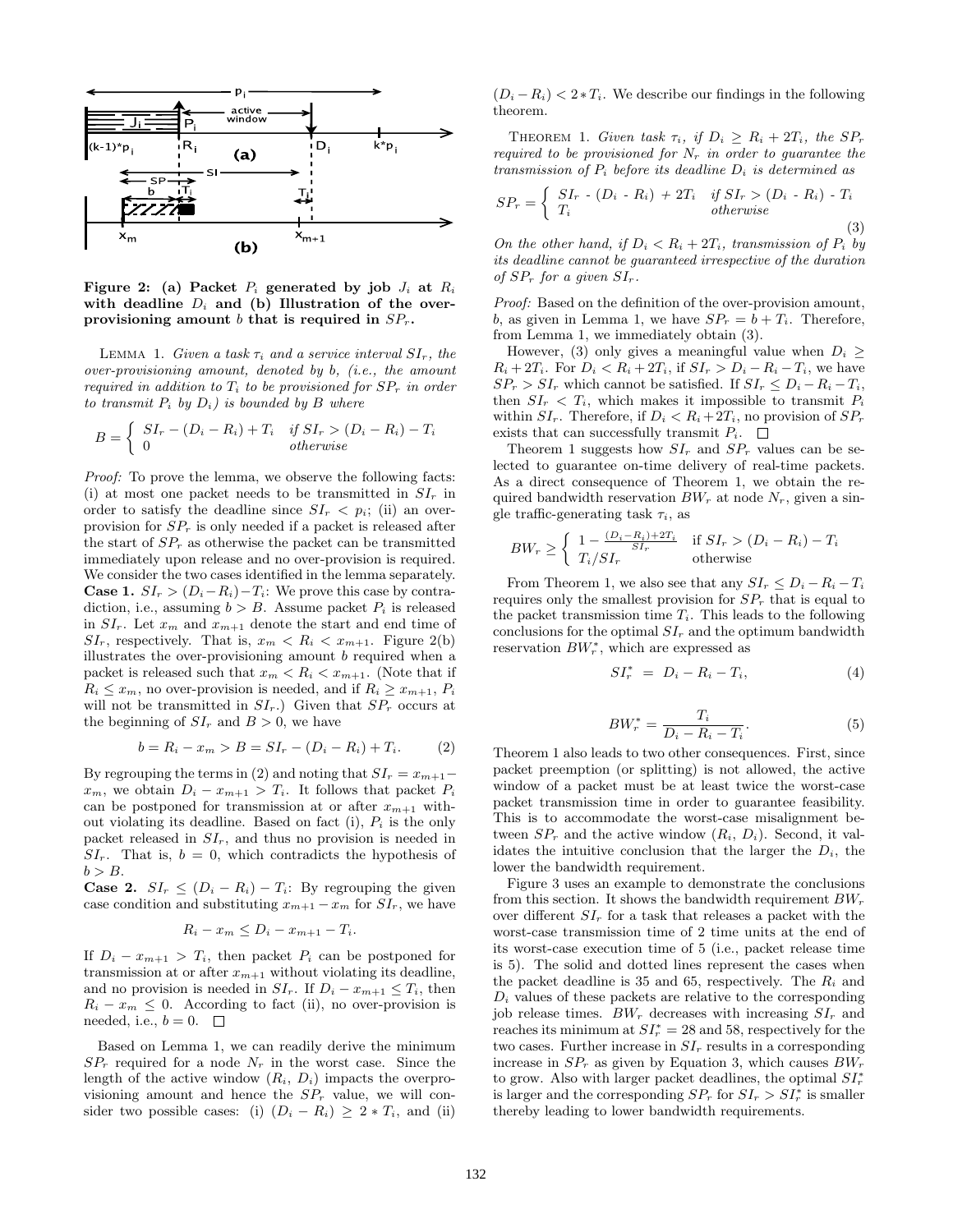

Figure 3: Bandwidth requirements for different  $SI_r$ and effects of larger packet deadlines.

Bandwidth Negotiation. From the above conclusions, we propose that a node  $N_r$  executing a single traffic-generating task always request an  $SI_r$  less than or equal to  $(D_i-R_i)-T_i$ and an  $SP_r$  equal to  $T_i$ . The actual  $SI_r$  determined by the BS (based on the requests of all nodes connected to a BS) may differ from the requested  $SI_r$ , requiring  $N_r$  to recompute and renegotiate  $SP<sub>r</sub>$  based on Theorem 1.

#### 4. MULTIPLE REAL-TIME STREAMS

Most real-time systems must deal with multiple trafficgenerating tasks. This section discusses how the earlier analysis can be extended to multiple traffic-generating tasks at node  $N_r$ . We consider a set of periodic tasks  $\tau = {\tau_1, \cdots, \tau_n}$ that generate a set of packets  $\mathcal{P} = \{P_1, \dots, P_n\}$  in each of their periodic invocations. We first identify the  $SI_r$  value that would require the minimal  $SP<sub>r</sub>$  at a node with multiple traffic-generating tasks. Then we analyze the case when the  $SI_r$  provisioned by the BS is greater than the requested value.

## **4.1 Identification of**  $SL_r$  **that minimizes**  $SP_r$

The discussion in Section 3 showed that for a single trafficgenerating task,  $SP_r$  is minimum, i.e.,  $SP_r = T_i$ , when  $SI_r \leq D_i - R_i - T_i$ . Therefore, it is natural to first identify when  $SP<sub>r</sub>$  is minimized for multiple packet-generating tasks. This can be readily done by applying Theorem 1. The conclusion is given in the following theorem.

THEOREM 2. Given a set of packets  $P$  at node  $N_r$ , if  $SI_r \leq \min_{\tau_i \in \tau} \{ (D_i^k - R_i^k) - T_i \},\$  then the required  $SP_r$  is the minimum, i.e.,  $SP_r = \sum$  $P_i \in \mathcal{P}$  $T_i$ .

*Proof:* For any packet  $P_j$ , since  $D_j - R_j - T_j \ge \min_{P_i \in \mathcal{P}} \{ (D_i^k - P_j) \}$  $R_i^k$  $- T_i$ }  $\geq SI_r$ , by regrouping the terms and substituting  $x_{m+1} - x_m$  for  $SI_r$ , we obtain

$$
R_j - x_m \le D_j - x_{m+1} - T_j.
$$

Similar to the arguments used in proving Case 2 in Lemma 1, we have  $R_j \leq x_m$  as long as the corresponding packet is to be transmitted in  $SI_r$ . In the worst case, each packet is released at or before the start of  $SP_r$ . Therefore, to transmit all packets, the minimum  $SP_r$  required is  $\sum$  $\tau_i \in \tau$  $T_i$ .

Using Equation 4, the optimal  $SI_r$  for node  $N_r$  with multiple packet-generating tasks that requires minimal  $SP<sub>r</sub>$  is

$$
SI_r^* = \min(SI_{r,i}^*) \ \forall \ P_i \in \mathcal{P}.\tag{6}
$$

Thus based on Theorem 2, we propose that  $N_r$  always request  $SI_r^*$  from the BS in order to achieve minimal bandwidth allocation in the network. However, such  $SI$  request may not always be satisfied. The next subsection considers this scenario.

# **4.2** Computation of  $SP_r$  when  $SI_r > SI_r^*$

As described earlier, it may not be possible to always provision  $SI_r^*$  to every node if the BS experiences heavy traffic load. So we consider and analyze the case when the provisioned  $SI_r$  is greater than  $SI^*_r$ . In such a case, the  $SP_r$  for certain (or all) packets are required to be greater than the packet transmission time. We now define and examine the worst-case scenario that requires the largest  $SP<sub>r</sub>$ .

The worst-case scenario identifies the worst-case phase shifts between the release times of the generated packets and the start of the  $SI_r$ . This is important because the phase-shifts between packet releases and the start of  $SI_r$ , as we have shown in the single packet-generating task case, are entirely responsible for the overprovisioning amount required to account for those packets released after the start of an  $SI_r$ . The following lemma identifies and constructs the worst-case phase shifts between packet releases to compute the required  $SP_r$ .

LEMMA 2. Given  $SI_r > SI_r^*$ , let  $x_m$  be the starting time of the  $m^{th}$  invocation of  $SP_r$ . The worst case that leads to the maximum required  $SP_r$  in  $[x_m, x_{m+1}]$  occurs when the release time of every packet  $P_i \in \mathcal{P}$  causes its deadline to satisfy  $D_i = x_{m+1} + T_i - \Delta$ , where  $\Delta \geq 0$  is the smallest time granularity supported.

Proof: We first construct the worst case as specified in the lemma and show that any deviation from the case only results in an  $SP<sub>r</sub>$  that is smaller than or equal to that of the worst case.

We make use of the assumption that  $SI_r \leq min\{p_i\}$  (see the end of Section 2) and the fact that one packet is generated during each task period of every packet-generating task. Then it directly follows that at most one packet from each task needs to be transmitted during  $[x_m, x_{m+1}]$ . To construct the worst case, we assume that each task has exactly one packet to be transmitted in  $[x_m, x_{m+1}]$ .

The set of n packets in  $P$  is classified into two sub-sets: the set of packets that satisfy  $D_i - R_i - T_i < S I_r$  which we denote as  $\mathcal{P}_s$ , and the rest as  $\mathcal{P}_g$ . Let  $j$   $(0 < j \leq n)$  denote the number of packets in  $\mathcal{P}_s$ . An example of the worst-case is illustrated in Figure 4, where the timeline is shown in the middle, packets in  $\mathcal{P}_s$  are shown above the timeline, and packets in  $\mathcal{P}_g$  are shown below the timeline.

Now we show that a violation of the condition stated in Lemma 2 will only result in an  $SP<sub>r</sub>$  that is smaller than or equal to that of the worst case. The condition can be violated by packets either in  $\mathcal{P}_s$  or  $\mathcal{P}_g$ :

• Case 1: consider a packet  $P_k$  in set  $\mathcal{P}_q$  that violates this condition. In this case, its active window  $(R_k, D_k)$ is shifted either to the left or to the right of  $x_{m+1}$ . If it is shifted to the left (i.e.,  $D_k - x_{m+1} < T_k - \Delta$ ), then  $P_k$  can be transmitted in the previous invocation of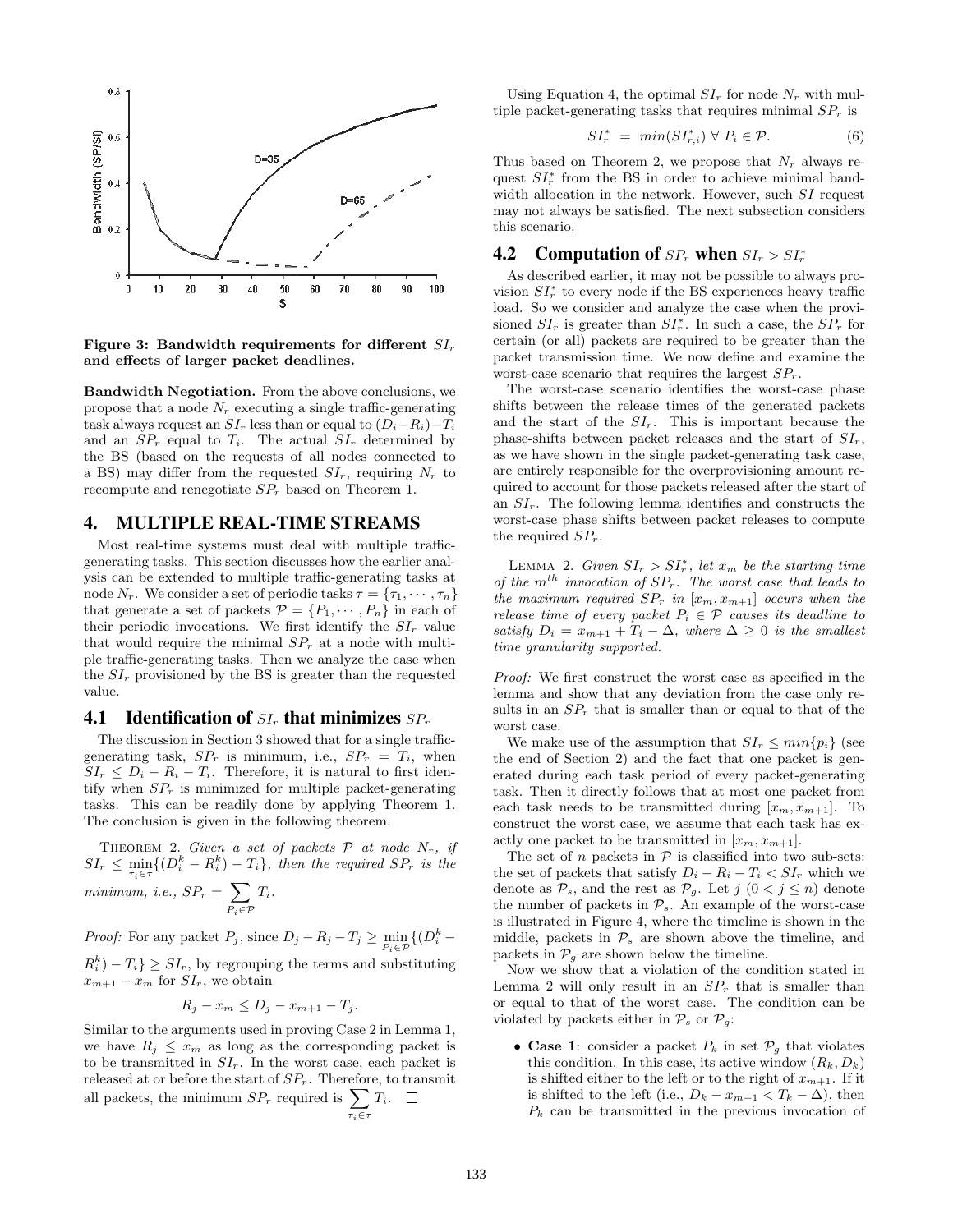

Figure 4: Illustration of an example of the worst case described in Lemma 2. The packets in  $P$  are classified into two sub-sets: the set of packets satisfying  $D_i - R_i - T_i < SI_r$  (denoted as  $P_s$ ), and the rest (denoted as  $\mathcal{P}_q$ ).

 $SP_r$ . On the other hand, if  $(R_k, D_k)$  is shifted to the right (i.e.,  $D_k - x_{m+1} > T_k - \Delta$ ), then transmission of  $P_k$  can be delayed to the next invocation of  $SP_r$ without violating  $D_k$ . Thus violation of the condition in this case only reduces the required  $SP<sub>r</sub>$ .

• Case 2: let packet  $P_l$  in  $\mathcal{P}_s$  violate the condition. Similar to the previous case, its active window is shifted either to the left or right of  $x_{m+1}$ . If it is shifted to the right, this can be analyzed similar to Case 1 and  $P_l$  can be transmitted in the next invocation of  $SP_r$ . As a result, the required  $SP<sub>r</sub>$  is lower in this case. The scenario when  $(R_l, D_l)$  is shifted to the left requires careful consideration. If the length of this shift is less than  $SI_r$ , then  $P_l$  is required to be transmitted in the current  $SP_r$ . However, any shift to the left will only reduce the required  $SP<sub>r</sub>$  since the overprovisioning amount B described in Lemma 1 is lowered in such a case.

Thus the violation of any of the two conditions only lowers the required  $SP_r$ . Hence it is proved that the worst-case  $SP_r$ corresponds to the above identified scenario.  $\Box$ 

The importance of Lemma 2 is that it defines precisely the worst-case phase shifts of the packet active windows. Given these phase shifts, the  $SP<sub>r</sub>$  amount needed to transmit all the packets can be computed. We now propose a mechanism to compute the required  $SP<sub>r</sub>$  for multiple packet-generating tasks using the identified worst-case scenario. The active windows of the packets generated by the given tasks are aligned with respect to an  $SI<sub>r</sub>$  invocation in such a way that the condition in Lemma 2 is satisfied for all packets. To compute the  $SP<sub>r</sub>$  provision, the aligned windows of the packets need to be scanned to consider the "overlaps" (which lower the overprovisioning amount) and "gaps" (which increase the overprovisioning amount) between the release and transmission times of consecutively aligned packets (see Figure 4).

Algorithm 1 describes the details of a linear-time algorithm for calculating the minimal  $SP<sub>r</sub>$  required at node  $N<sub>r</sub>$ in the worst-case. The required  $SP<sub>r</sub>$  is computed by scanning across the active windows of the generated packets and determining the portion of  $SP<sub>r</sub>$  provision required in each

**Algorithm 1** Computing minimal  $SP<sub>r</sub>$  for the worst-case

- **Require:** (i) Set of  $n$  generated packets sorted in the increasing order of release-times. (ii) The  $SI_r$  (>  $SI^*_r$ ) provisioned by the BS, where  $\{x_m, x_{m+1}\}\$  denote the start and end of an  $SI_r$  invocation.
- 1: worst-case construct()
- 2: compute  $SP<sub>r</sub>($
- 3: worst-case construct():
- 4: for packet  $i = 1$  to n
- 5: align *packet i* such that  $D_i x_{m+1} = T_i \Delta$
- 6: end for

7: compute  $SP_r()$ :

- 8:  $t_{start} = x_m$
- 9:  $t_{sp} = t_{start}$
- 10: for packet  $i = 1$  to n
- 11: if  $(t_{sp} \geq R_i)$
- 12:  $t_{sp} + = T_i$
- 13: else
- 14:  $t_{sp} = R_i + T_i$
- 15: end if
- 16: end for
- 17:  $SP_r = t_{sp} t_{start}$

window. In the algorithm,  $t_{sp}$ , initialized with the starting time of  $SI_r$ , is adjusted incrementally to mark the accumulated sum of the required  $SP<sub>r</sub>$  portion for each packet. During the scanning process, if the start of a packet's active window overlaps with the duration of the  $t_{sp}$  computed thus far, the value of the  $t_{sp}$  duration is increased by the transmission time of the packet (line 12 in Algorithm 1). Note that such a scenario occurs when a packet is released before the end of the currently computed  $t_{sp}$  window. In the absence of any overlaps, the duration of  $t_{sp}$  is extended until the release time of the considered packet and further increased by the time required for its transmission (line 14 in Algorithm 1). This ensures that the gap that exists between the end of the previous computed  $t_{sp}$  duration and the release time of the scanned packet is considered. The duration of  $t_{sp}$  at the end of the scan of all generated packets is then assigned as the  $SP<sub>r</sub>$  required to be provisioned to  $N<sub>r</sub>$ .

The correctness and time complexity of Algorithm 1 are given in the following theorem.

THEOREM 3. Given  $SI_r > min\{(D_i - R_i) - T_i, \forall P_i \in \mathcal{P}\}\,$ , Algorithm 1 finds the optimal  $SP_r$  required in the worst case in  $O(n)$  time where n is the total number of tasks in  $\tau$ .

Proof: Since Algorithm 1 scans each of the *n* generated packets exactly once, its computational complexity is  $O(n)$ .

We prove that Algorithm 1 always finds the optimal  $SP<sub>r</sub>$ required in the worst case by considering two situations:

• In the event that the transmission times of all generated packets overlap in the  $SI_r$  under consideration (i.e., line 14 is never executed in the algorithm), then

the calculated  $SP_r$  will be equal to  $\sum_{i=1}^{n} T_i$ . Since the required  $SP_r$  cannot be lower than this (from Theorem 2), Algorithm 1 gives the optimum  $SP<sub>r</sub>$  required.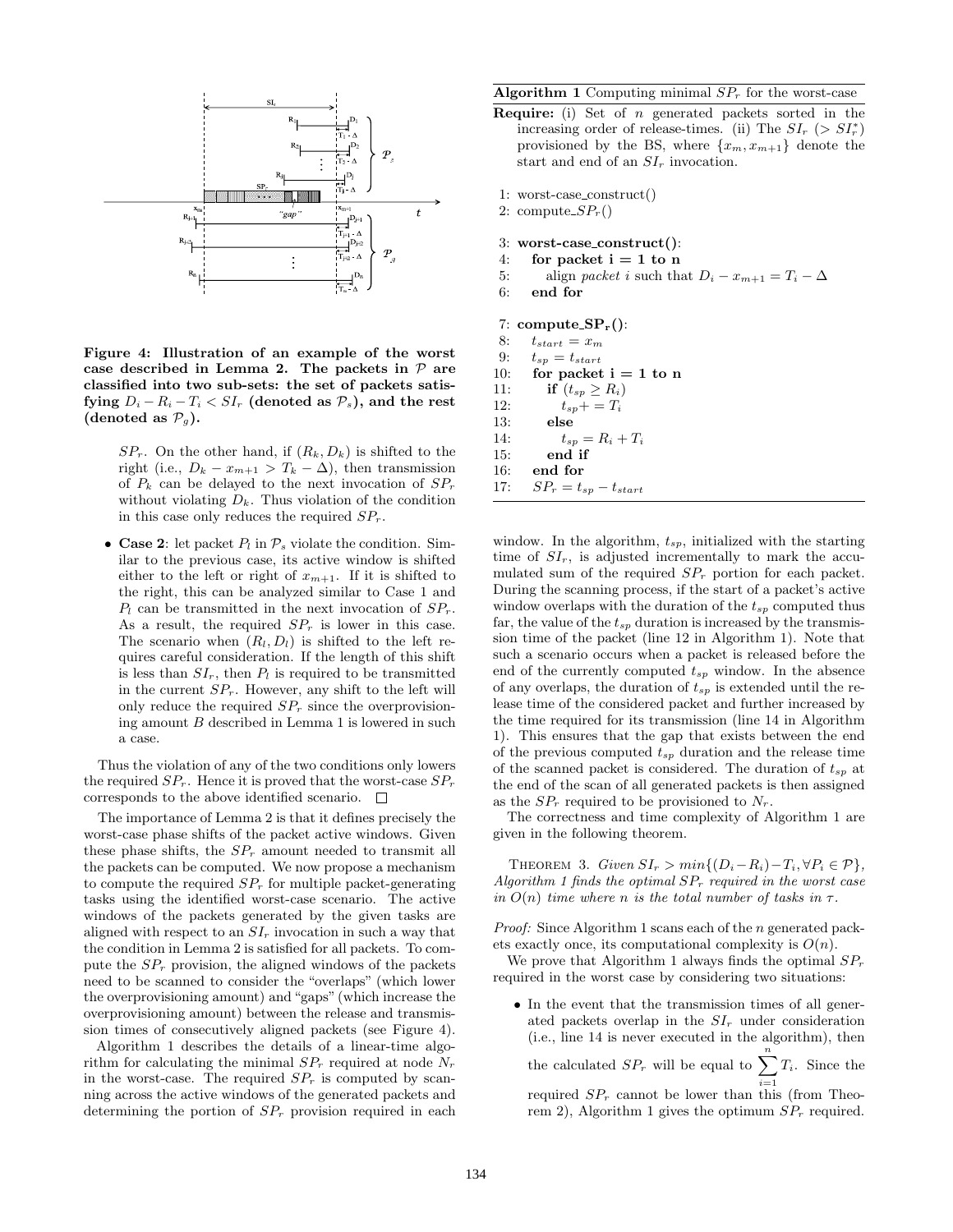• In the absence of any overlaps between the packet transmission times, the "gaps" that exist between them need to be considered in computing the required  $SP<sub>r</sub>$ . In this case, we show that it is impossible to avoid including these gaps in the required  $SP<sub>r</sub>$ . This is because: (i) it is evident that the packets whose release times  $R_i$  are later than the occurrence of this "gap" cannot be transmitted in the duration of this gap since they have not been released yet; (ii) the packets with release time  $R_i$  earlier than the occurrence of this "gap" also cannot be transmitted in this duration since this only shifts the "gap" to an earlier interval in time (i.e, to the time interval in which this packet is actually being transmitted). Thus in both cases, Algorithm 1 gives the optimal  $SP<sub>r</sub>$ .

Hence this theorem is proved.  $\Box$ 

So far, we have shown the computation of  $SI_r$  and  $SP_r$ for the traffic generated from multiple tasks. Using the conclusions from this analysis, we study the effects of packet deadlines on the reservation parameters and propose guidelines for their assignment. We also use it to devise a scheme for the negotiation of the  $SP_r$  and  $SI_r$  parameters at each node.

## 4.3 Deadline selection and bandwidth negotiation

This section describes guidelines for the assignment of packet deadlines and the bandwidth negotiation phase. We will discuss deadline assignment first since it is used in the bandwidth negotiation process.

Guidelines for Packet Deadline Assignment. For multiple traffic-generating tasks, the deadlines of all generated packets do not have a uniform effect on the resource requirements. This can be inferred from Theorem 2 where the optimal  $SI_r^*$  is determined only by the packet with the smallest  $D_i - R_i - T_i$ . Thus any increase in the deadlines of the other packets does not lead to larger values for the optimal  $SI_r^*$ .

On the other hand, the  $SP_r$  requirement for any  $SI_r >$  $SI_r^*$  is heavily dependent on the packets whose  $D_i - R_i - T_i$  is less than  $SI_r$  (i.e, packets identified in set  $\mathcal{P}_s$  in Lemma 2). This is because the determination of the required  $SP<sub>r</sub>$  in Algorithm 1 is dominated by  $t_{sp}$  computed in line 14. The duration of  $t_{sp}$  in line 14 is extended to cover the release of packets that occur after the start of the  $SI_r$  considered in the worst-case scenario. This case concerns the packets that have  $D_i - R_i - T_i < S I_r$  and are classified as set  $\mathcal{P}_s$ . Therefore to lower the value of  $t_{sp}$  computed in this case, the deadline of these packets (or their release times if control over the task scheduling mechanism and the task execution speeds are available) need to be relaxed. However, note that  $t_{sp}$  is simply computed as the sum of the transmission times for packets that are released before the start of the considered  $SI_r$  i.e, packets in set  $\mathcal{P}_g$ . Thus increasing the deadlines of packets in  $\mathcal{P}_g$  will not result in a reduction of the required  $SP<sub>r</sub>$ . This also implies that increasing the deadlines of the packets in  $\mathcal{P}_s$  beyond  $SI_r + R_i + T_i$  will not lower  $SP<sub>r</sub>$ . Hence contrary to common perception, it is found that arbitrarily increasing the deadline of any generated packet does not always lower the resource requirements at a node.

Based on these conclusions, the following packet deadline assignment guidelines are proposed (when flexibility in their assignment is available):



Figure 5: Bandwidth negotiation scheme for multiple traffic-generating tasks. The  $SI_r$  is allocated by the BS.

- the deadlines of packets with the smallest  $D_i R_i T_i$ be increased so that the optimal  $SI_r$  is larger;
- for the case  $SI_r > SI_r^*$ , the deadlines of the packets that satisfy  $D_i - R_i - T_i < S I_r$  be adjusted to be close to  $SI_r + R_i + T_i$  so that the required  $SP_r$  is lowered.

Bandwidth Negotiation. The bandwidth negotiation is performed similar to the single-packet generating task case described at the end of Section 3. Figure 5 describes the steps involved in bandwidth negotiation by a node  $N_r$  with multiple packet-generating tasks. In this scheme,  $N_r$  initially requests the minimum of the  $SI^*_{r,i}$  computed for all individual packet-generating tasks since it requires the smallest  $SP_r$  provision. However, if the BS indicates that the  $SI_r$  it can provision is greater than  $SI^*_r$ ,  $N_r$  is required to do either of the following: (i) relax the deadline constraints of the packets in set  $P_s$  to  $SI_r + R_i + T_i$ , so that only the minimal  $SP<sub>r</sub>$  (from Theorem 2) is still required, and (ii) in the absence of flexibility in adapting packet deadlines, use Algorithm 1 to compute and request the  $SP<sub>r</sub>$  required for the given  $SI_r$  considering the worst-case scenario described in Lemma 2. Our future work will address the scenario when the  $SP<sub>r</sub>$  provisioned by the BS is smaller than the requested value.

#### 4.4 Extension of analysis

This section presents a discussion of possible extensions of our formulations of the reservation parameters to relax earlier assumptions and cover more general scenarios.

Incoming Traffic. Our analysis can be extended to consider incoming traffic at the nodes by modeling the BS as a transmitting node. This is possible because the BS is responsible for forwarding the packets received from the connected nodes to their corresponding destination nodes. Thus the proposed formulations can be extended to this scenario by considering incoming traffic as an additional real-time stream, thereby computing SP and SI parameters for the traffic coming from the BS.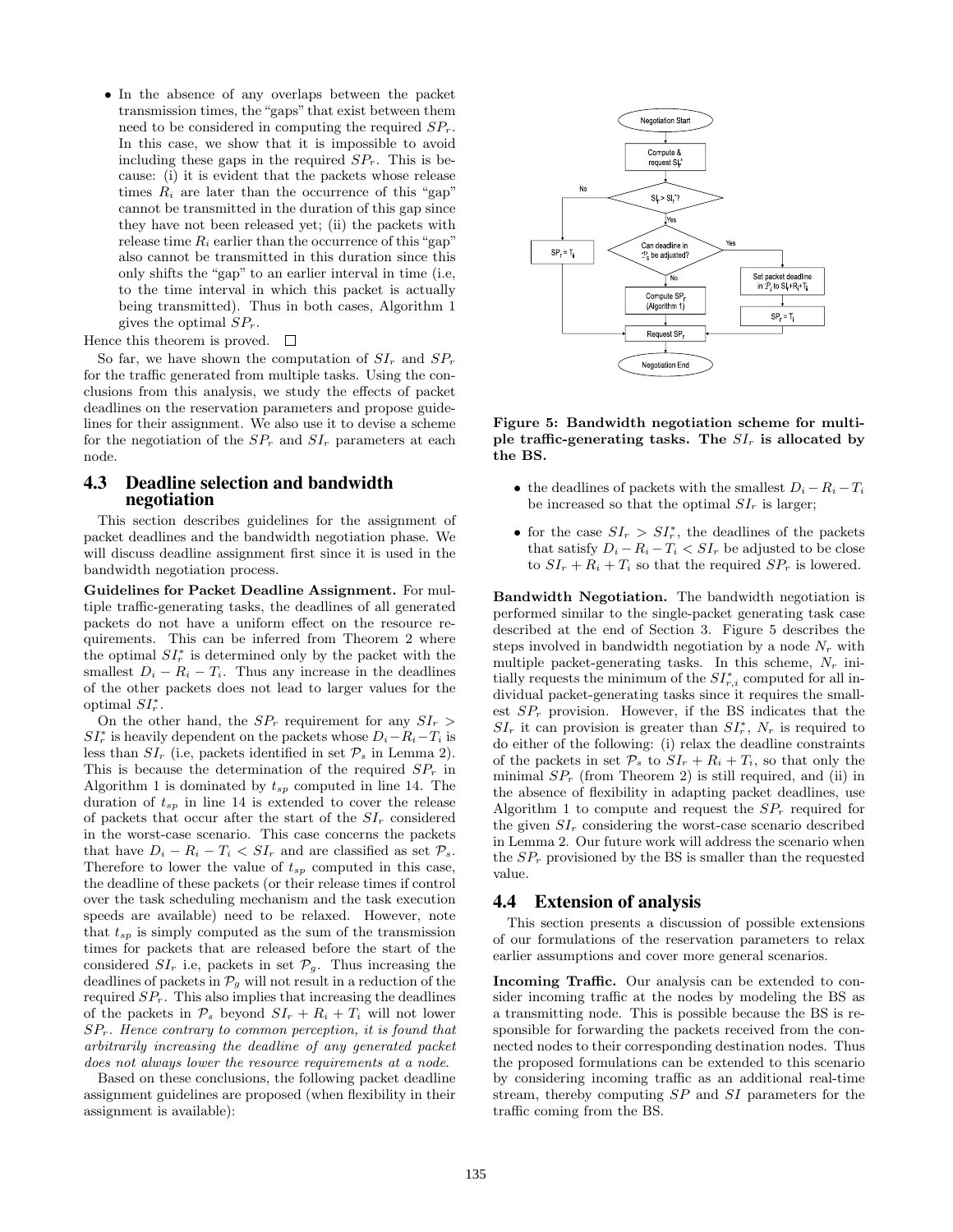|                |             | Worst-case          | Packet        | Worst-case                    |
|----------------|-------------|---------------------|---------------|-------------------------------|
| Task           | Period (ms) | Execution Time (ms) | Deadline (ms) | Packet Transmission Time (ms) |
|                | 300         | 60                  | 400           |                               |
| $\tau_2$       | 400         | 100                 | 525           |                               |
| $\tau_3$       | 450         | 60                  | 565           |                               |
| T <sub>4</sub> | 250         |                     | 450           |                               |

Table 1: Description of the task and packet parameters used in the experiments.

Multiple Packet Generations per Job Execution. Our analysis also applies to a traffic model where multiple packets are generated in each job execution. This is because each distinct packet release in a job invocation can be modeled as a single packet generated by an individual task. Therefore the formulations for multiple traffic-generating tasks presented in this section can be applied to this case.

Network Dynamics. In real world applications, wireless nodes join and leave a network dynamically and traffic loads also vary over time. Each individual node may need to recalculate and resubmit its resource requirements dynamically based on the interactions and negotiations with the BS as well as the change of its own resource requirements. In such situations, the proposed strategy could work together closely with the QoS scheduling approaches at the BS side, such as [5, 9, 13], to achieve the QoS guarantees and efficient resource utilization across the entire network. Due to the low computation cost of the proposed strategy, such a dynamic procedure will not likely yield significant burden at each node.

### 5. EXPERIMENTAL EVALUATIONS

This section describes the setup and results from our evaluations of the presented mechanisms and guidelines.

#### 5.1 Simulation setup

The mechanisms were evaluated using an event-driven simulator built in Java. Each node is simulated to execute our proposed mechanisms in computing and negotiating the required  $SI_r$  and  $SP_r$  values based on the packet parameters.

The evaluations presented in this section were obtained with the taskset and packet parameters shown in Table 1. The taskset contains four traffic-generating tasks, which can be considered as, for example, different sensing functions that generate real-time streams. An EDF-based task scheduling algorithm was employed and the deadline  $d_i$  for each job  $J_i^k$  was set to the end of their respective periods. A packet was generated at the completion of each job (which represents the worst case). Since all jobs satisfy the schedulability requirement for EDF scheduling (i.e., utilization  $\leq 100\%$ ), a job always completes execution by its deadline. Thus a job  $J_i^k$  releases a packet before or at its deadline  $d_i$ , which in the worst case gives  $R_i^k = d_i$ . The experiments were run over a duration of 20 times the least-common-multiple of the task periods employed.

Task periods and packet deadlines are generally given by the corresponding applications. A great deal of work has been done on estimating task execution time. Below we briefly discuss the derivation of the worst case on the packet transmission time. Wireless channel conditions are timevarying and error-prone. Most wireless networks support multiple transmission rates and rely on rate-adaptation algorithms to choose the optimal rates that matches the instant channel conditions. Retransmissions are usually allowed if a transmission fails, until a retry limit is reached. Here, we derive the equations for the worst-case transmission time following the retransmission policy defined for the HCCA mode in 802.11e, in which a node can start a retransmission after a time period of PIFS (PCF InterFrame Space) if no ACK is received from the BS. We have the following formula for the worst-case transmission time:

$$
T_{WS} = (t(L_{data}, M_{min}) + PIFS) * RetryLimit
$$

$$
-PIFS + SIFS + t(L_{ack}, M_{ack}),
$$
(7)

where  $L_{data}$  is the length (in bytes) of the data frame (including the MAC header),  $L_{ack}$  is the length (in bytes) of the ACK frame,  $M_{min}$  is the transmission mode that supports the lowest transmission rate, and  $M_{ack}$  is the transmission mode used by the ACK frame. RetryLimit defines the limit on the number of attempts to transmit each frame<sup>1</sup> , after which the frame should be discarded. The value of SIFS (Short InterFrame Space), PIFS, and the expression for function  $t(\ell, m)$  depend on the modulation schemes used in the physical (PHY) layer. For example, for 802.11b, the SIFS and PIFS are  $10\mu s$  and  $30\mu s$  respectively, and

$$
t(\ell, m) = t_{PLCP\_Preamble} + t_{PLCP\_Header} + 8 * \ell/r(m)
$$
  
= 192\mu s + 8 \* \ell/r(m), (8)

where  $t_{PLCP\_P}$  and  $t_{PLCP\_Header}$  are the times used to transmit the Preamble and Header components of the PLCP (Physical Layer Convergence Procedure) sublayer respectively;  $r(m)$  is the data rate supported by transmission mode m. The formula of  $t(\ell, m)$  for 802.11a and 802.11g physical layers could be derived similarly.

The worst-case transmission times used in the experiments were derived based on the above analysis. It is worthwhile noting that since the lowest transmission rate was used for each transmission attempt in the analysis, the calculated worst-case transmission time could be much larger than the actual case transmission time. A less conservative strategy is to periodically recalculate the worst-case transmission time dynamically based on the feedback from the PHY layer, i.e., the statistics of the recent channel conditions, the effective transmission rate, and the packet size distribution, etc. This may lead to more efficient utilization of channel resources, however, less confidence in the QoS guarantee.

#### 5.2 Simulation results

We now illustrate the performance of our strategies in satisfying the timeliness constraints of the traffic and the effectiveness of the guidelines for packet deadline assignment.

<sup>&</sup>lt;sup>1</sup>In 802.11, retransmissions of short frames (length  $\leq$  RTS Threshold) and long frames (length > RTS Threshold) are treated separately using two different limits on the number of attempts, namely, ShortRetryLimit and LongRetryLimit. For ease of explanation, we use a single RetryLimit.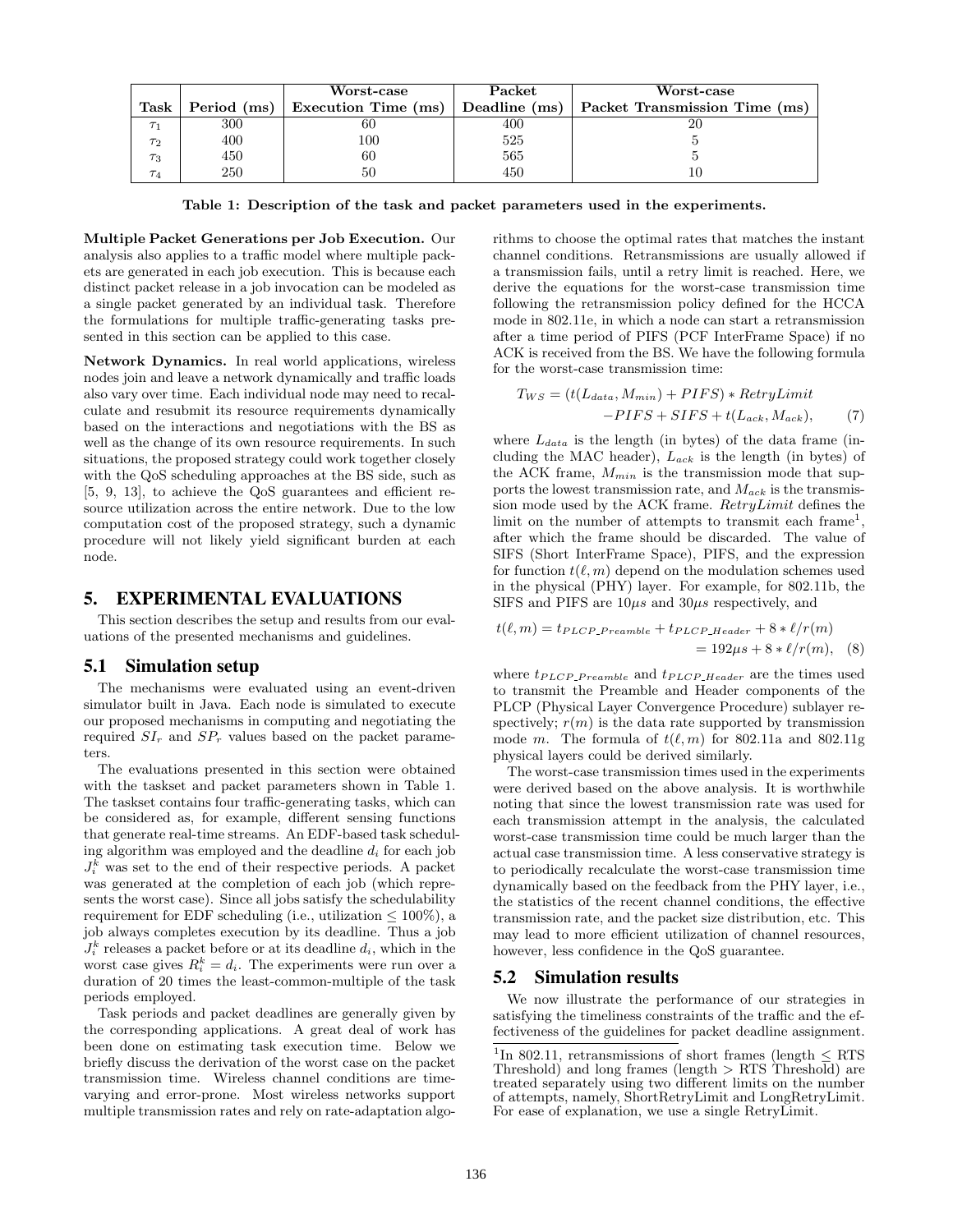

Figure 6: (a) Percentage of satisfied deadlines and (b) bandwidth requirements over different  $SI_r$ , for the baseline mechanisms  $(RSRV_{base}^c)$  and our proposed approach  $(RSRV_{wcm})$ .

Performance of Resource Reservation Mechanisms. The performance of our proposed approach that computes the minimal resources required in the worst case for a given traffic-generating taskset is evaluated against baseline cases. We use  $RSRV_{wcm}$  to denote our approach for computing the 'worst-case minimum'  $SP<sub>r</sub>$  values. The baseline cases are identified as the mechanisms that reserve  $SP<sub>r</sub>$  for any given  $SI_r$  as  $c*\sum T_i$  where 'c' is some pre-selected constant. These mechanisms are represented as  $RSRV_{base}^c$  in our evaluations and we consider the cases when 'c' is 1, 2, and 3, which results in  $SP<sub>r</sub>$  provisions of 40ms, 80ms, and 120ms respectively for the taskset in Table 1. Figure 6 compares the number of satisfied packet deadlines and the bandwidth reservations  $(SP_r/SI_r)$  at a node between  $RSRV_{wcm}$  and the different baseline cases. There are two observations of interest in these comparisons which are described below.

First, from Figure 6(a) we observe that packet deadline violations (i.e., satisfied deadlines  $< 100\%$ ) for the baseline cases increase as  $SI_r$  increases. This is because the provisioned  $SP<sub>r</sub>$  does not include the overprovisioning amount required to cover the "gaps" between packet releases and the start of  $SI_r$ . Our approach satisfies all the deadlines for a given  $SI_r$  with the  $SP_r$  computed from Algorithm 1 since it considers the worst-case phase-shifts between packet releases and the start of  $SI_r$  as defined in Lemma 2.

Second, it can be observed that our approach satisfies packet deadlines without overprovisioning resources by carefully considering the  $SI_r$  values at which the  $RSRV_{wcm}$ curve intersects with the different  $RSRV_{base}^c$  curves in Figure 6(b). We observe from Figure 6(a) that the  $RSRV_{wcm}$ and  $RSRV_{base}^c$  mechanisms satisfy all deadlines for  $SI_r$  values smaller than the value at their intersection in Figure 6(b). However it is important to note that  $RSRV_{wcm}$  reserves lower bandwidth than the baseline cases  $(RSRV_{wcm}$  makes similar reservations as  $RSRV_{base}^1$ ) for  $SI_r$  in this range. Thus our approach performs better in satisfying deadlines with minimal bandwidth reservations for this range. On the other hand, for  $SI_r$  greater than the values at the intersections,  $RSRV_{wcm}$  reserves higher bandwidth than the baseline cases. But observe that  $RSRV_{wcm}$  satisfies all deadlines while deadline violations occur in the  $RSRV_{base}^c$  mechanisms. As an example, consider  $RSRV_{wcm}$  and  $\overline{RSRV}_{base}^2$ which intersect at  $SI_r = 140$ ms in Figure 6(b). We observe that  $RSRV_{wcm}$  has significantly lower bandwidth reservations compared to  $RSRV_{base}^2$  for  $SI_r < 140$ ms and that it satisfies all deadlines. Deadlines are missed in  $RSRV_{base}^2$ for  $SI_r > 140$ ms while  $RSRV_{wcm}$  satisfies all deadlines by computing the worst-case  $SP<sub>r</sub>$  value using Algorithm 1.

| <b>Taskset</b>  | Task & Packet Parameters                       |  |
|-----------------|------------------------------------------------|--|
| $TS_{\alpha}$   | Same as in Table 1                             |  |
| TS <sub>b</sub> | Same as in Table 1 except $D_1 = 430$ ms       |  |
| $TS_c$          | Same as in Table 1 except                      |  |
|                 | $D_1 = 500$ ms, $D_2 = 585$ ms, $D_3 = 635$ ms |  |
| $TS_A$          | Same as in Table 1 except $D_4 = 480$ ms       |  |

Table 2: Tasksets used in Figure 7.

Packet Deadline Effects. To study how task deadline adjustments affect packet scheduling, we vary the deadlines for the tasksets in Table 1 and present the modified tasksets in Table 2. Figure 7 compares the number of packet deadline violations and bandwidth requirements for the four tasksets in Table 2. The  $SP<sub>r</sub>$  value for each case in Figure 7 is set to the sum of the packet transmission times which is 40ms here (i.e., corresponding to  $RSRV_{base}^1$ ). It is observed that when the deadline for the packet that has the minimum  $D_i-R_i-T_i$ is enlarged (i.e., the deadline for the packet generated by  $\tau_1$ in  $TS_a$  is increased to 430ms), the bandwidth requirements are lowered since the optimal  $SI_r^*$  increases. This effect can be observed similarly for the case when the deadlines for packets generated by  $\tau_1$ ,  $\tau_2$  and  $\tau_3$  in  $TS_a$  are increased such that the minimum of all  $D_i - R_i - T_i$  is higher. On the other hand, any increase in the deadline for the packets released by other tasks such as  $\tau_4$  do not result in any reduction of bandwidth requirements or number of deadline violations. This is seen in Figure 7 where the curve representing  $TS_d$ overlaps the curve for  $TS_a$  in terms of bandwidth requirements as well as the deadline violations.

Summary. The above evaluations show that our proposed reservation strategies satisfy the requirements of real-time traffic with economical resource reservation (Figure 6). Our conclusion that increasing the deadlines of any random packet does not always lower the resource requirements is also shown to hold true (Figure 7).

The performance of our approach for the case when  $SI_r$ is greater than the optimal  $SI_r^*$ , where either the deadlines for packets with  $D_i - R_i - T_i < S I_r$  are increased or  $S P_r$  is computed using Algorithm 1, can be verified from Figures 6 & 7. As an example, consider the taskset  $TS_a$  in Table 2